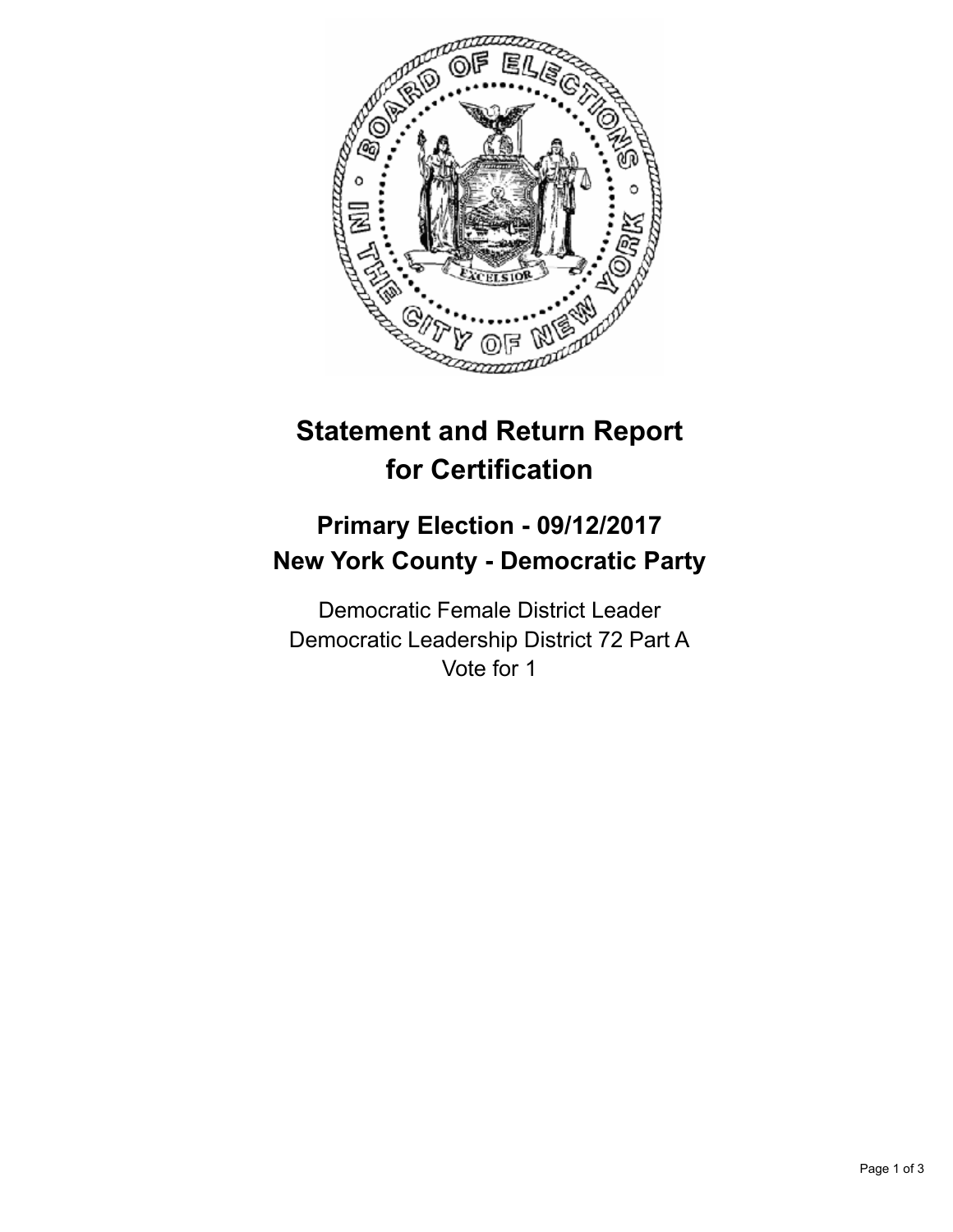

## **Assembly District 72**

| PUBLIC COUNTER                                           | 3,514 |
|----------------------------------------------------------|-------|
| <b>MANUALLY COUNTED EMERGENCY</b>                        | 0     |
| ABSENTEE / MILITARY                                      | 49    |
| <b>AFFIDAVIT</b>                                         | 30    |
| <b>Total Ballots</b>                                     | 3,593 |
| Less - Inapplicable Federal/Special Presidential Ballots | 0     |
| <b>Total Applicable Ballots</b>                          | 3,593 |
| ARGENTINA CRUZ                                           | 799   |
| <b>MARIA MORILLO</b>                                     | 1,373 |
| JOAP VARGAS (WRITE-IN)                                   | 1     |
| <b>JUDITH AMARO (WRITE-IN)</b>                           | 1     |
| KATNISS EVERDEUN (WRITE-IN)                              | 1     |
| UNATTRIBUTABLE WRITE-IN (WRITE-IN)                       | 1     |
| <b>Total Votes</b>                                       | 2,176 |
| Unrecorded                                               | 1,417 |